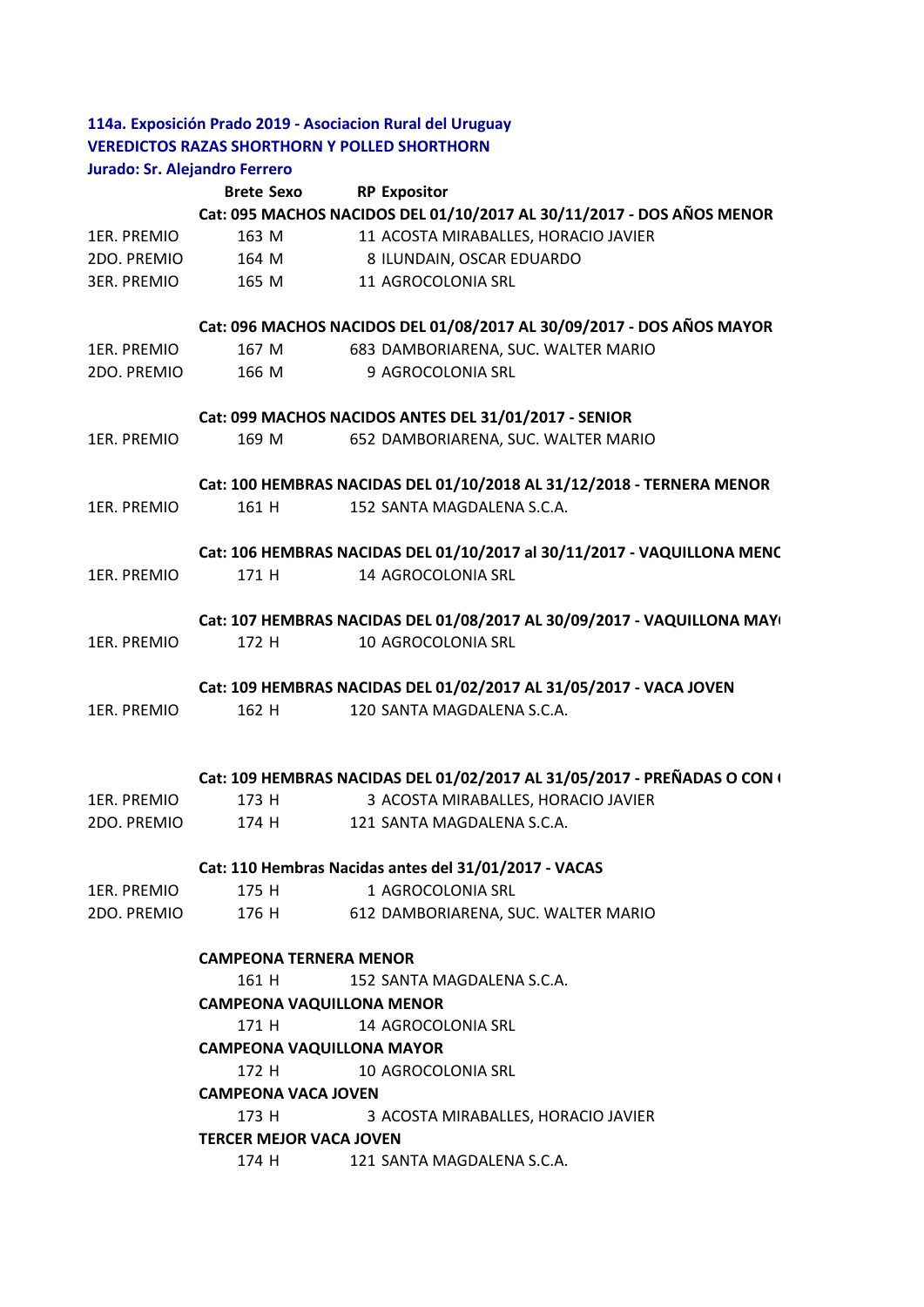175 H 1 AGROCOLONIA SRL 176 H 612 DAMBORIARENA, SUC. WALTER MARIO 173 H 3 ACOSTA MIRABALLES, HORACIO JAVIER 161 H 152 SANTA MAGDALENA S.C.A. 171 H 14 AGROCOLONIA SRL 163 M 11 ACOSTA MIRABALLES, HORACIO JAVIER 164 M 8 ILUNDAIN, OSCAR EDUARDO 165 M 11 AGROCOLONIA SRL 167 M 683 DAMBORIARENA, SUC. WALTER MARIO 166 M 9 AGROCOLONIA SRL 169 M 652 DAMBORIARENA, SUC. WALTER MARIO 162 H 120 SANTA MAGDALENA S.C.A. 163 M 11 ACOSTA MIRABALLES, HORACIO JAVIER 164 M 8 ILUNDAIN, OSCAR EDUARDO 169 M 652 DAMBORIARENA, SUC. WALTER MARIO **CAMPEON DOS AÑOS MENOR RESERVADA GRAN CAMPEONA HEMBRA GRAN CAMPEON MACHO RESERVADO GRAN CAMPEON MACHO TERCER MEJOR MACHO RESERVADO CAMPEON DOS AÑOS MENOR TERCER MEJOR DOS AÑOS MENOR CAMPEON DOS AÑOS MAYOR RESERVADO CAMPEON DOS AÑOS MAYOR CAMPEON SENIOR RESERVADA CAMPEONA VACA JOVEN CAMPEONA VACAS RESERVADA CAMPEONA VACAS GRAN CAMPEONA HEMBRA TERCER MEJOR HEMBRA** 

## **114a. Exposición Prado 2019 - Asociacion Rural del Uruguay VEREDICTOS RAZA SHORTHORN**

**Jurado: Sr. Alejandro Ferrero** 

**Brete Sexo RP Expositor**